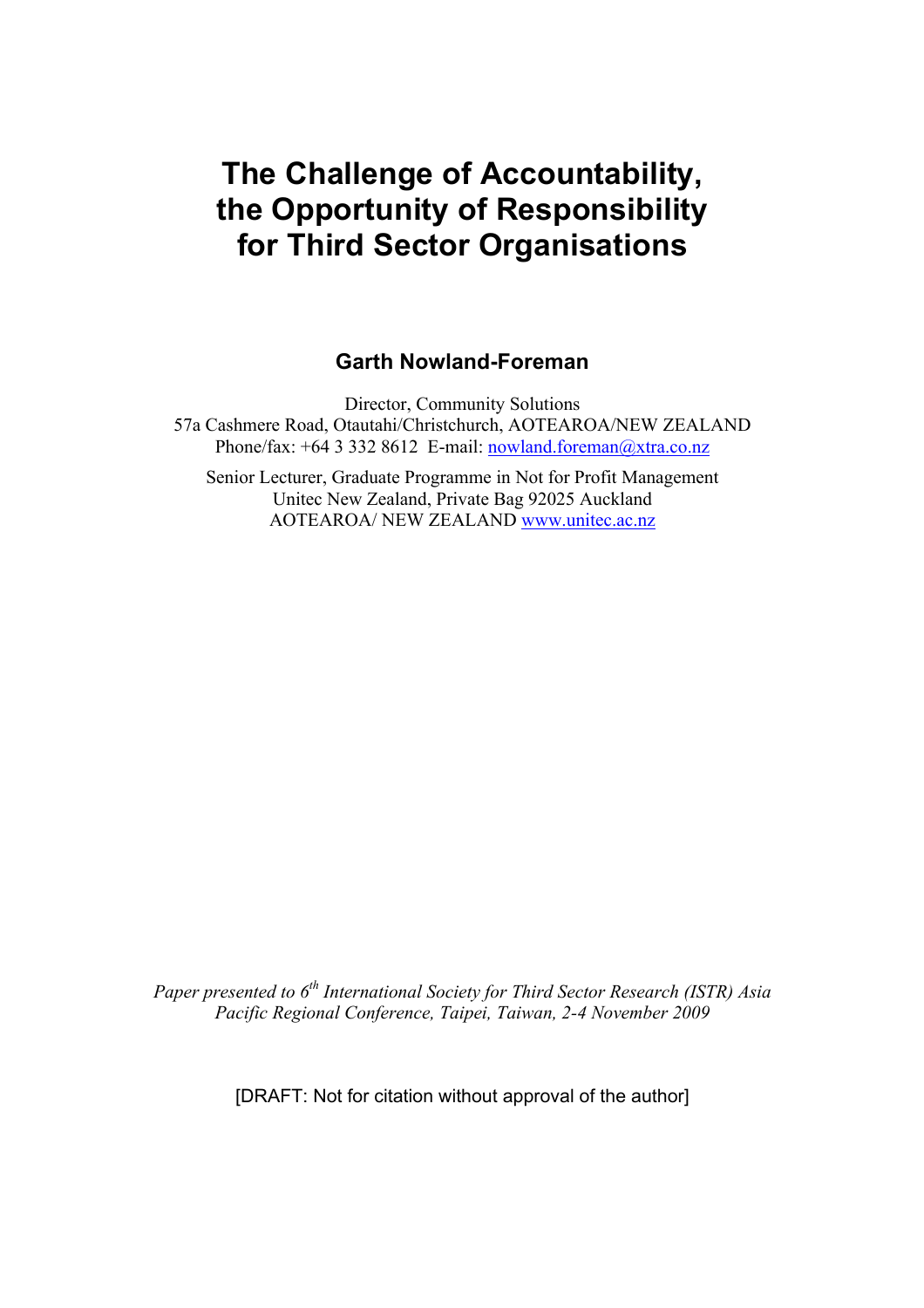#### **Introduction**

Accountability is frequently assumed to be an unmitigated good in third sector organisations. The rhetoric sometimes suggests that it is merely a case of 'the more, the better'. Even during a period when public policy discussions have been dominated by a desire to reduce regulation and red tape (seen as dead weight costs) for business, there has been a surprising degree of interest in increased regulation and externally imposed 'accountability' on voluntary organisations. This is expressed perhaps most clearly in Aotearoa New Zealand by the establishment of a new regulatory regime – under the Charities Act, 2005, to "promote public trust and confidence in the charitable sector" (Clause 10) despite the absence of any evidence to suggest any crisis of confidence or trust. And more recently there has been a push to further tighten supervisory surveillance, at the first example of perceived accountability lapse – even as the new regulatory regime has just started its first full year of effective operation (namely when the first annual reports of registered charities become due) (Minister for the Voluntary and Community Sector, 2009).

While there is latterly a growing recognition of the burden of compliance costs on third sector organisations (at least by philanthropic funders, for example Bearman, 2008, or external commentators, for example Sidoti et al, 2009, and even by joint Government/Sector reviews, for example Community-Government Relationship Steering Group, 2002), this is often little more in practice than an argument for 'proportionality' – the compliance costs are accepted as the price for accountability, which is still essentially a 'good thing'; it's just that the compliance costs should fit the size of the grant or contract.

 Elsewhere I have argued (Nowland-Foreman, 1995) that calls for increased accountability, however, may be little more than attempts to re-make third sector organisations into another sector's image – attempts at sectoral 'cloning'. On the one hand, expectations of becoming 'more business-like' can be muddled with notions that organisational effectiveness and efficiency require third sector organisations to clothe themselves in the management tools and trappings of for-profit businesses. On the other hand, pressure from government funders to be 'more accountable' (especially under a contracting regime) can be little more than expectations for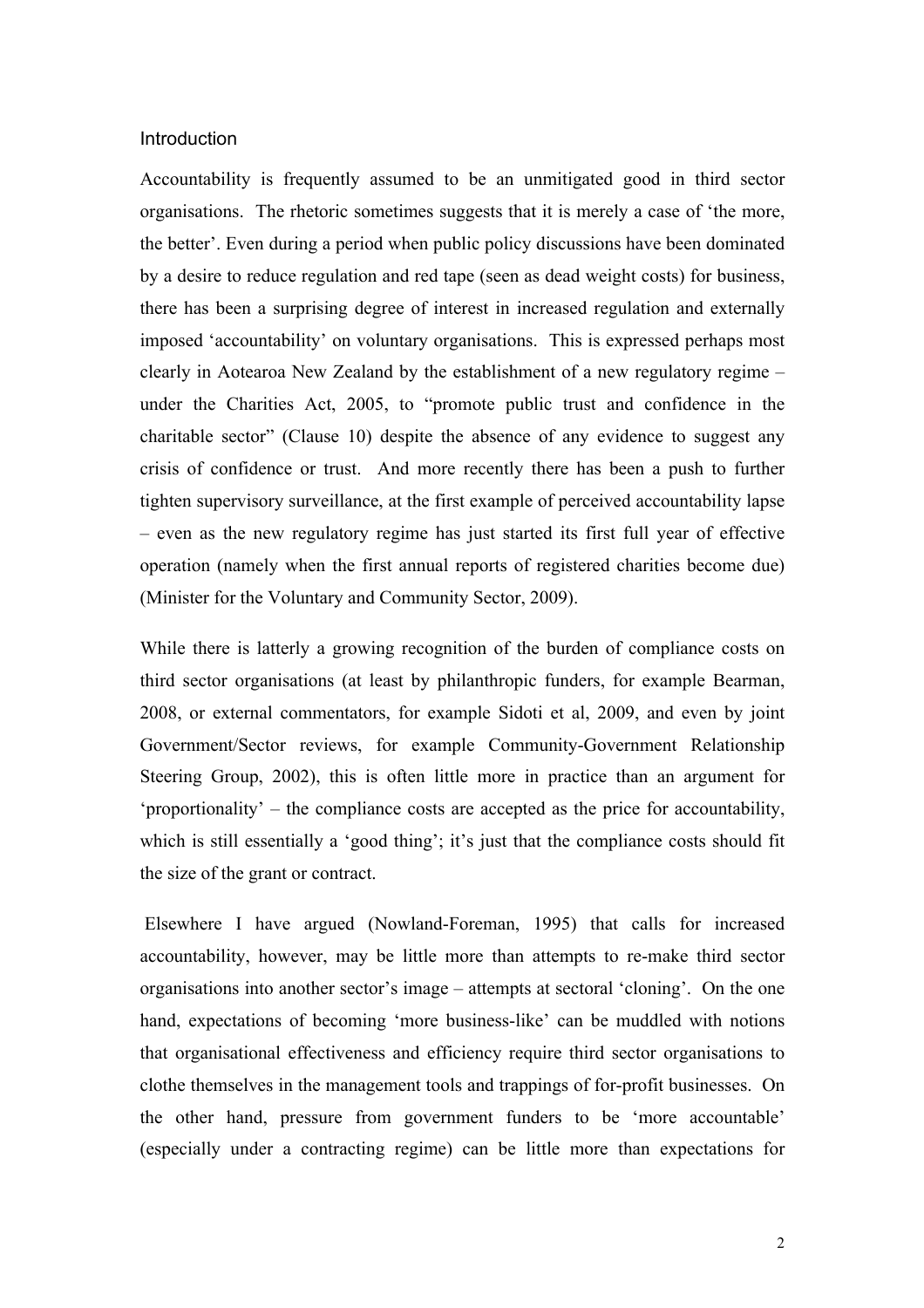voluntary organisations to look more like government – in their staff recruitment and staffing, service eligibility and access, and general management approach<sup>1</sup>.

It is in this latter arena that this paper considers the possible impact of externally imposed accountability systems – especially in a context of resource dependency. The suggested schema outlined below has primarily been constructed from interaction with experienced not-for-profit managers that I have taught in a graduate programme over a ten year period and other third sector organisations I have worked with more intensely in my consulting role over a fifteen year period, primarily in Aotearoa/New Zealand.

It is important before we consider in more detail the impact of externally imposed accountability and especially that imposed by government, that we put government funding of the sector in overall perspective. Government funding is often more modest than previously thought. For example in Aotearoa New Zealand, it represents between just 25 and 35 per cent of the total cash revenue of third sector organisations (Sanders et al, 2008). This is diluted even further (by about a third) when we take into account the considerable reliance on volunteers and other non-financial contributions. On a full-time equivalent basis, volunteers represent two-thirds of the third sector workforce, and ninety per cent of third sector organisations in Aotearoa New Zealand are all-volunteer organisations, employing no paid staff at all (Sanders et al, 2008). In particular it is likely that most of this ninety per cent receive very little or no government funding. Though on the other hand, some individual third sector organisations are highly reliant (for up to 90 per cent and more of their revenue) on government funding. Greater reliance on government funding is especially the case for many professional social services and health services operated by third sector organisations. It is also true that even for third sector organisations with no government funding, many of them may be subject to significant government regulation. For example, while less than 10,000 third sector organisations employ any paid staff, more than twice as many (23,255 as at 7 September, and more in the pipeline, http://www.charities.govt.nz) have felt the need to officially register as

 $\frac{1}{1}$ <sup>1</sup> In terms of DiMaggio & Powell's (1983) long-standing concepts of 'institutional isomorphism', the pull to be more "business-like" might be considered to reflect their notion of *normative isomorphism*  (which they argue "stems primarily from professionalisation", perhaps in this case of managers, but perhaps also from cultural expectations - what is valued in wider society, the media or public policy); while the pressure to look more like government funders might reflect their concept of *coercive isomorphism* (the "formal and informal pressures exerted on organisations by other organisations upon which they are dependent"). Both may be reinforced by the *mimetic isomorphism*, which they identify as modelling on other organisational forms seen as strong or stable in response to uncertainty.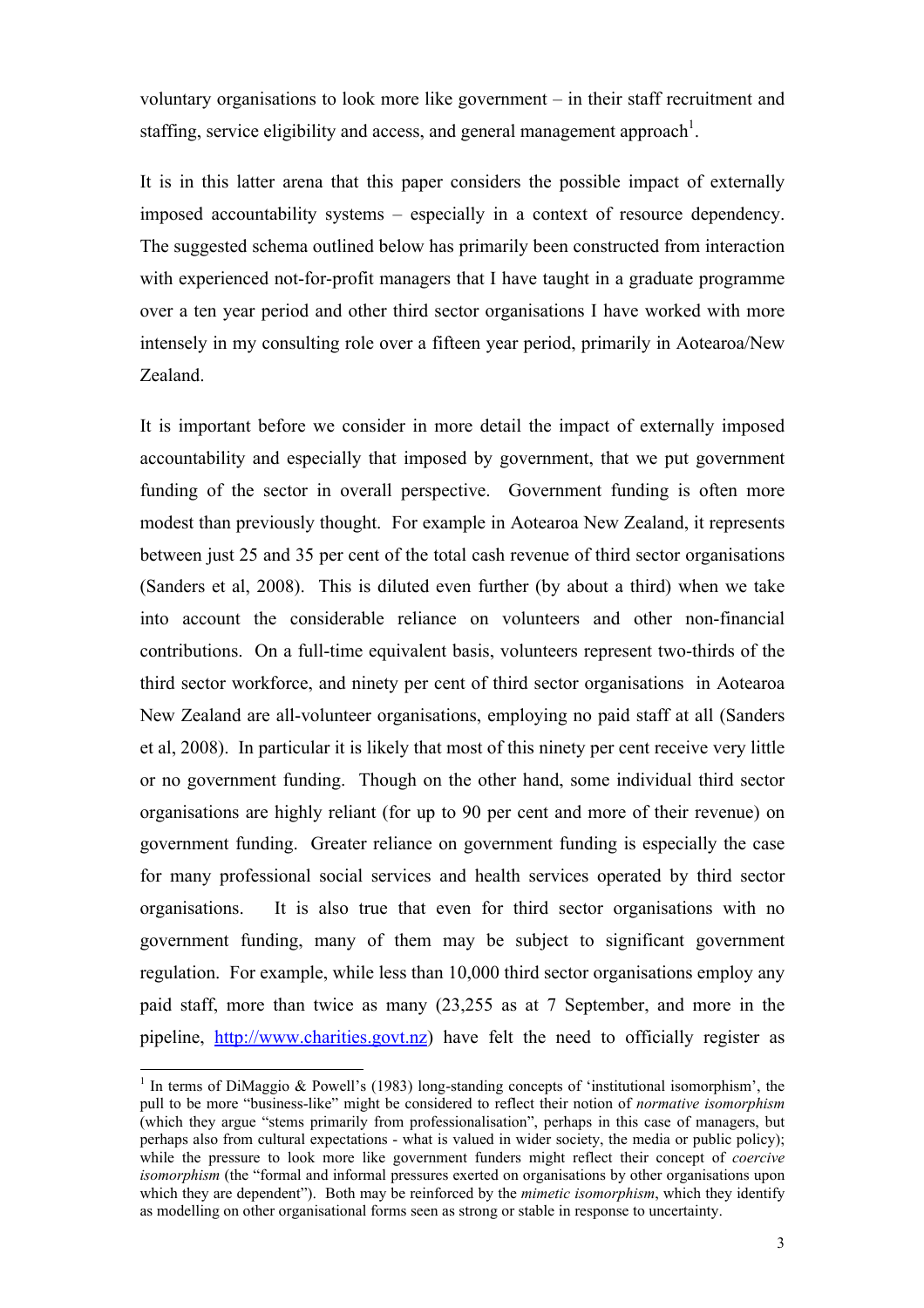charities and provide annual returns, and meet other requirements of registration. The New Zealand Federation of Voluntary Welfare Organisations and the Office for the Community and Voluntary Sector (2006), for example, have identified thirty-four key pieces of general legislation that third sector organisations need to comply with when they employ staff, use volunteers, have premises, 'trade' in goods or services, and so on.

#### Like Eating Spinach

Before we consider the risks and negative consequences of externally imposed accountability systems, it is important to recognise that there also can be positive consequences.

A survey of Aotearoa New Zealand third sector organisations funded by one particularly demanding government contractor (Ernst & Young, 1996) identified many criticisms and causes for concern in the contracting relationship (including concerns with excessive reporting burdens, and so on). However, many of those same organisations also reported that funder accountability and other requirements had encouraged them to improve their management and organisational effectiveness in a number of arenas (for example in strategic planning, policy and standard setting, monitoring and review).

These positive impacts from externally imposed accountability requirements are not necessarily restricted to purely management processes. They can also apply to improved programme processes. For example, McDonald & Crane (1995), found that in one Australian state, third sector organisations funded under certain government human service programmes were more likely to implement 'user participation' if such principles were also emphasised in the funding programme under which they received the largest proportion of their revenue. And the extent of implementation was directly related to the degree of emphasis in the funding guidelines (and presumably that same funder's reporting and accountability requirements).

It's a bit like eating spinach: we may not like being told by our funding 'mothers' how to do our job better, but we know it sometimes can be good for us and help us grow up into stronger, healthier (more 'professional') organisations – especially when considered in retrospect!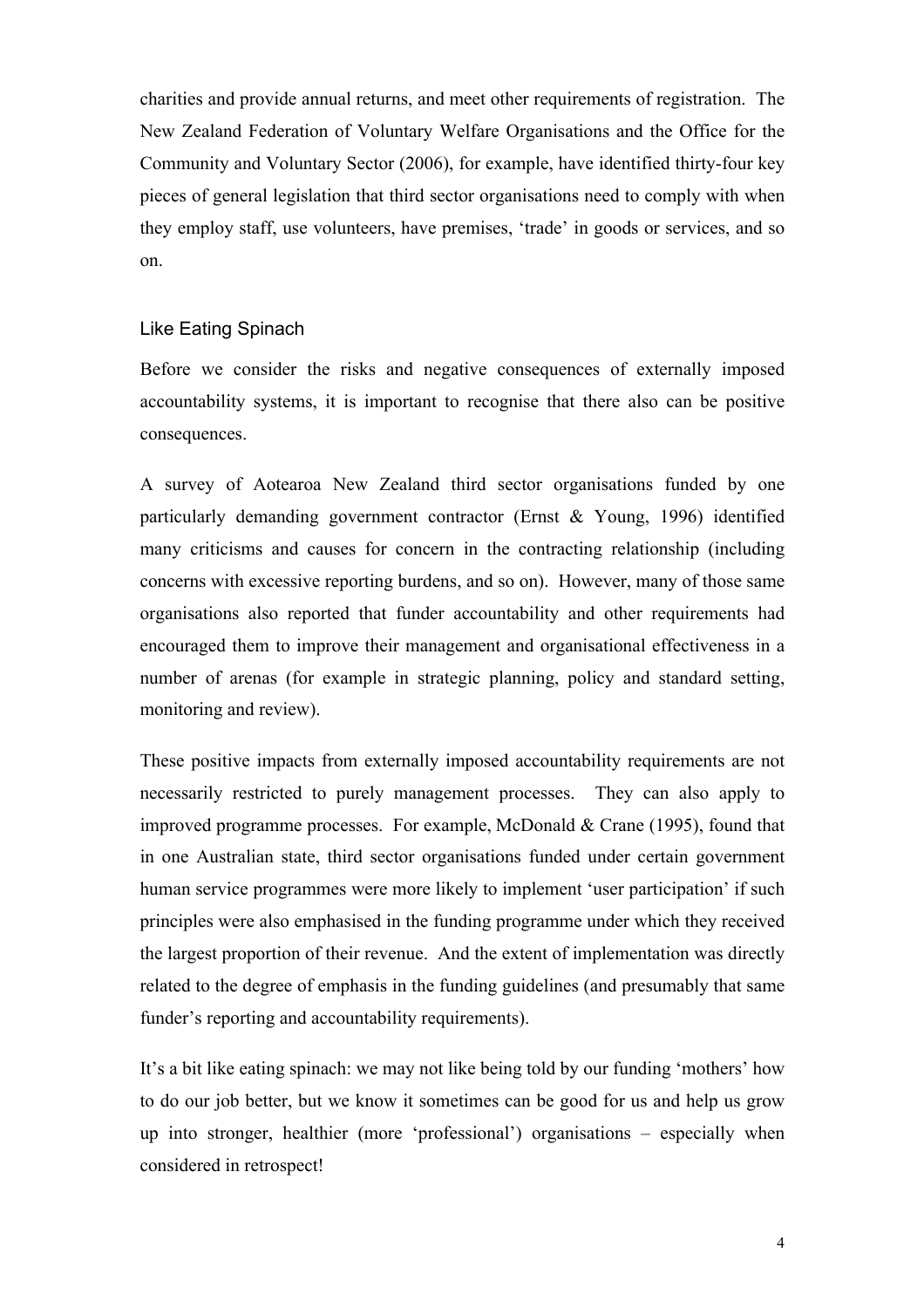#### When Good Accountabilities Go Bad

But the predominant experience of externally imposed accountability requirements is not reported as helpful. Based on the experience and pressures reported by managers of third sector organisations, *funder capture* is a very real risk faced in resource dependency relationships. This is nothing new. Kramer (1994) reports concerns more than a century ago, at the time of the founding of the study of this sector, which identified funding as the sector's 'Achilles' heel'. This risk of funder capture might be considered to occur at four levels, as outlined in the following chart:

| Levels of Impact                                                       | Risk                             | Example                                                                                       |
|------------------------------------------------------------------------|----------------------------------|-----------------------------------------------------------------------------------------------|
| 1. Funder directly influences what<br>programmes and services provided | Mission drift                    | Organisations following funding<br>fads and fashions, without<br>sufficient regard to mission |
| 2. Funder influences what gets<br>measured and reported                | <b>Mission</b><br>distortion     | People in organisation respond<br>to what gets attention, subtly<br>diverging from mission    |
| 3. Funder influences how the<br>organisation programmes operates       | Organisational<br>homogenisation | Funding and reporting<br>requirements standardise and<br>'water down' diversity               |
| 4. Funder influences organisational<br>governance arrangements         | Governance<br>undermined         | Emphasis on manager<br>accountability to funder side-<br>lines board and legitimacy           |

*Fig.1: A Typology of Funder Capture*

The first level of potential funder capture is the most direct, and perhaps as a result the easiest to both identify and resist. However, lured by the sirens of new or increased revenue, a financially fragile organisation may feel it has no alternative (and perhaps little capacity to negotiate). Most organisations funded by the major government social service funder in Aotearoa/New Zealand felt whatever contracts were offered were on a take-it-or-leave-it basis (NZCCSS, 1998) and there is some evidence this was more widely spread (Community and Voluntary Sector Working Party, 2001), and concerns certainly continue to this day (ANGOA, 2009). As accountability arrangements to funders have tightened up, as grants for organisational or programme support have been replaced by project funding on the basis of 'purchasing' specified outputs, organisations report experiencing these tensions more acutely. The risk is rarely that third sector organisations will be contracted to do bad things or provide poor services, but more often that they may be diverted from their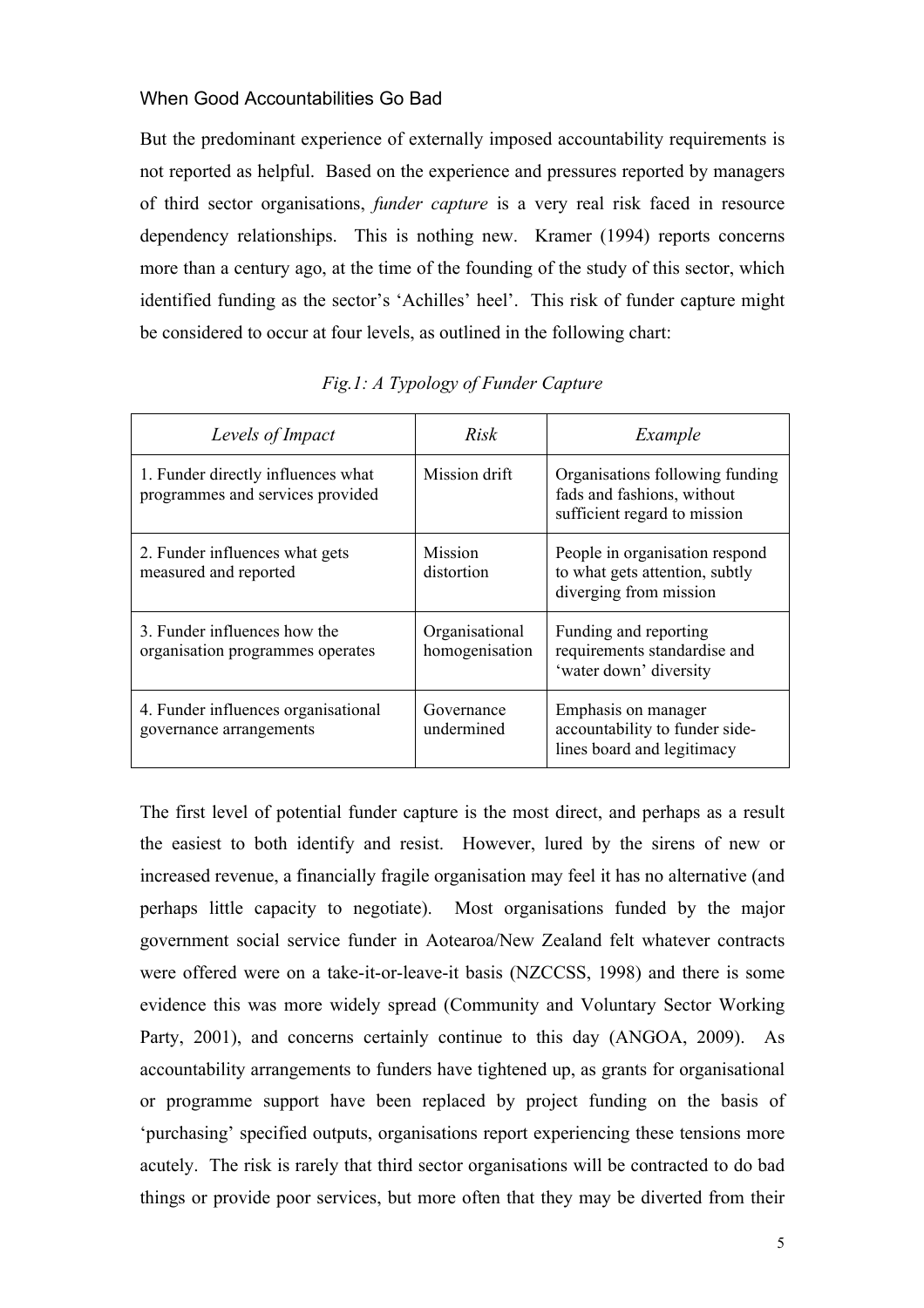organisational purpose, and distracted from their mission and values – wasting the community energy, community and resources that might otherwise have been better directed to achieving the organisation's raison d'être.

The second level of funder capture is even more directly related to accountability and reporting systems. What an organisation measures will count, because over time, there can easily develop a tendency to focus on what is measured, rather than ultimate purpose. Even if the programme funded is within organisational mission, the 'wrong' kind of measures can distort its focus and direction. For example, CEOs of organisations providing training and assistance for long term unemployed people, reported (discussions with the author, 1999), that when funding shifted to payments on the basis of the number of people in unsubsidised employment three months after contact, they felt increased pressure to (a) select participants on 'capacity to benefit', rather than need, and (b) focus on immediate unsubsidised employment, even if other outcomes may have been more appropriate or useful for the client in the longer term (such as returning to school or further education). Even, when such reporting is not directly tied to funding incentives, it does seem to have some distorting or distracting effect, as staff respond to the attention they get when they report 'good numbers'. This may happen even be the case when the organisation is aware that the numbers being collected are not useful. Indeed Bernstein (1991) found in an ethnographic study of third sector social service CEOs in New York, that those who most effectively played the "contracting game" needed to maintain a dual set of books – one superficial to maintain expected feedback to funders and another to assist the organisation to monitor, plan and get on with its "real work".

The third level of funder capture is also closely related to the tighter specification of funder accountability arrangements, and even more subtle (and therefore perhaps insidious) in its impact. Public sector funders in particular seem to frequently reproduce their own bureaucratic accountability requirements in cascading similar requirements onto the organisations that they fund. While understandable in itself, ironically it can often mean that the very features of third sector organisations that make them attractive to governments to use to deliver programmes and services in the first place can be undermined. Responsiveness, idiosyncrasy, diversity, representing particularistic interests, and a holistic approach are frequently crowded out by reporting arrangements that assume (and require) systems based on equity,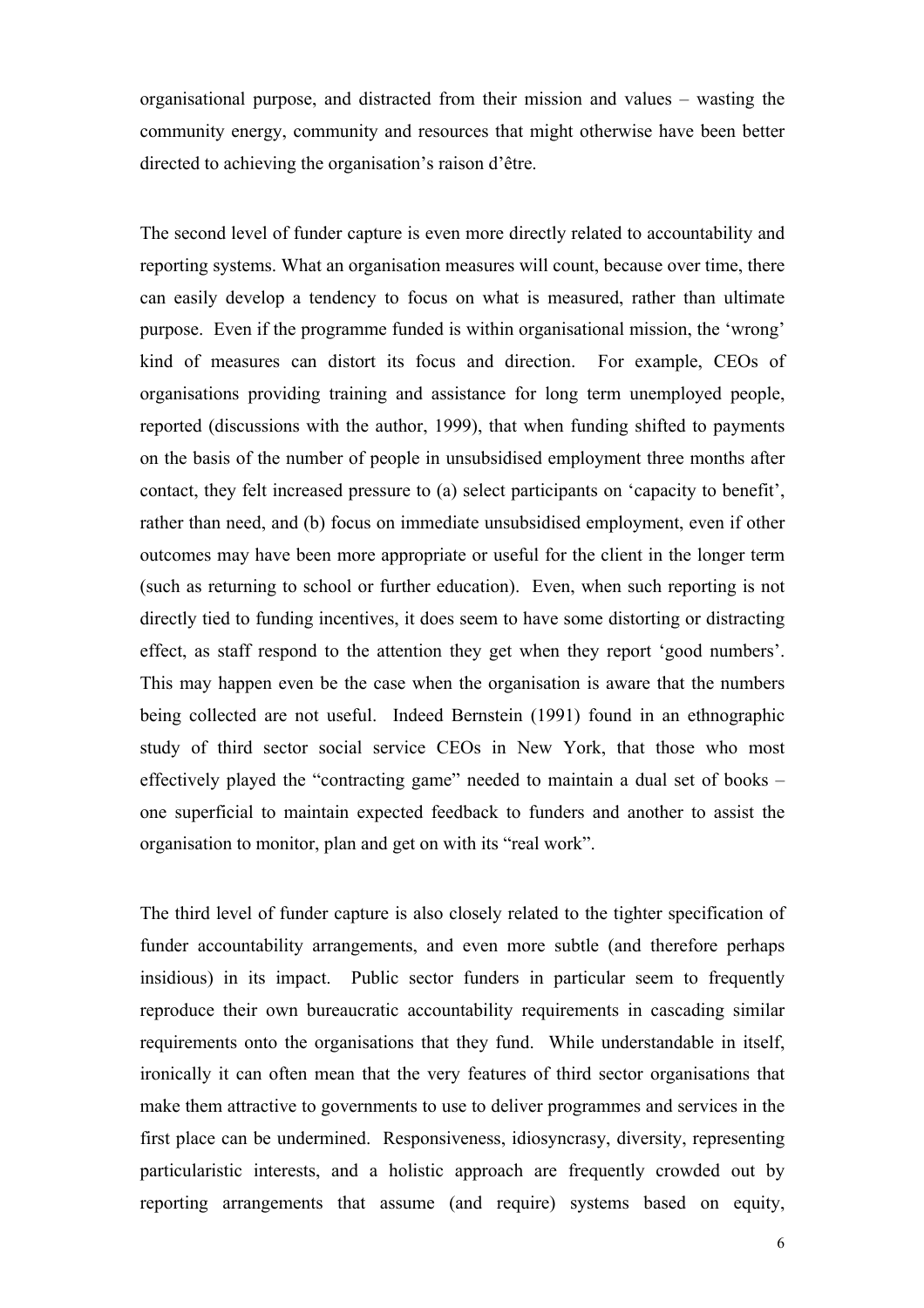standardisation, and high levels of documentation and procedural fairness, etc. Elsewhere (Nowland-Foreman, 1995), I have identified the phenomena where government funder requirements for accountability are much more requirements for "add-ability" (the capacity to add together what different organisations report) – uniformity triumphs over relevance!

The fourth level of funder capture is perhaps the most subtle of all, and therefore potentially the most dangerous. It refers to the institutional risk of increased and more tightly specified "vertical" accountability requirements to funders. A number of third sector organisation managers have confirmed the author's observations that with increased specification in funding requirements and greater detail in what is reported, there is frequently increased interaction between funders and managers, at the cost of interaction with governing boards. The organisational focus (through the manager) can subtly shift towards the funder as a result. Even when such accountability requirements are perfectly aligned with organisational mission, it can subtly sideline and shift responsibility away from the "legitimate" governance structures of the organisation's board and its members. Smillie (1995) identified a similar process disenfranchising these bodies in international development organisations. This is all the more ironic given that Sword  $& Bograd (1996)$  found from interviews with state regulators of third sector organisations that one of the key common features associated with the full range of accountability failures (from fraud and embezzlement to mismanagement and inefficient operation) was the absence of a strong and independent board. Thus undermining boards' effective oversight by side-lining them with increased accountability requirements from funders (which only full-time managers can respond to), is likely to expose the organisation over the longer term to a greater risk of accountability lapses.

I suggest that while funder pressures, often in the name of increased accountability, can distort and distract third sector organisations at any of these levels, the further down the schema the more insidious and the greater risks. As the latter levels are more subtle, more difficult to detect, and easier to operate below the level of explicit choices and trade-offs. The nature of being responsive to multiple (sometimes conflicting) stakeholders, the nature of having ambitious purposes and limited resources, and the nature of having to manage two separate (sometimes conflicting) systems to generate revenue (our inputs) and achieve the changes we want to see (our outcomes), means that third sector organisations are usually involved in negotiating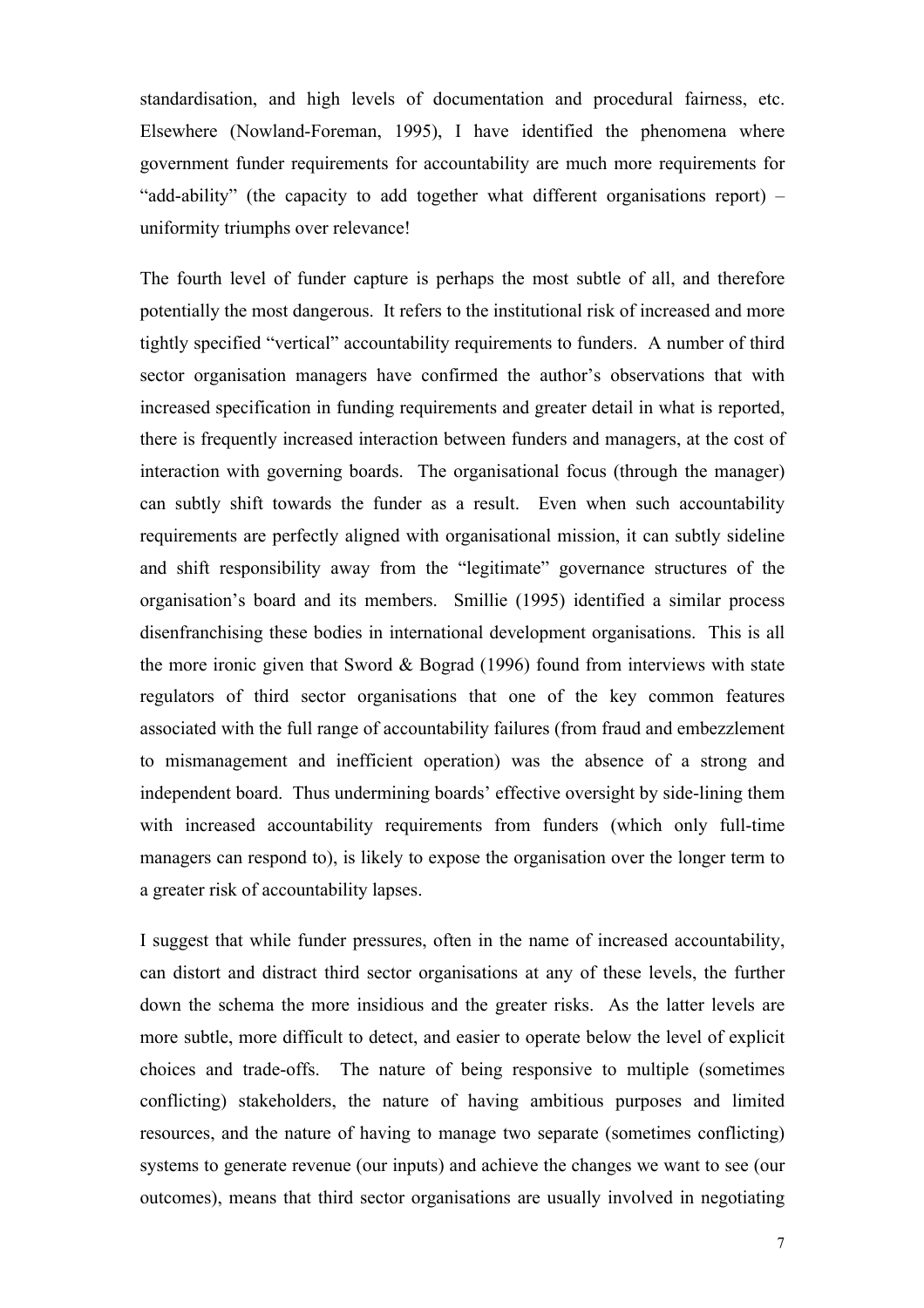complex trade-offs on a regular basis. The problems occur not in negotiating tradeoffs, which often cannot be avoided, but when we are not aware of the trade-offs being negotiated and therefore not aware of the values and opportunities at risk.

## The Perversity Effect – When Bad Accountabilities Have Their Way

At each of these levels, we might also expect the style of accountability to matter. The literature identifies a number of ways that effective accountability can be undermined by excessive emphasis on 'legalistic' approaches, based on principles of 'low trust' and distance. But these are the very features that describe the assumptions behind much of the New Public Sector Management, particularly Agency Theory which was particularly influential in New Zealand state reforms (Boston, 1991) and in neo-liberal reforms internationally.

In the principal evaluation of New Zealand's radical public sector reforms by an international advocate of the approach embodied in these reforms, a largely positive report (Schick, 1996) nevertheless expresses reservations that the new system assumes public servants could not be motivated by a professional ethos or a notion of serving the public good. The same assumptions and approaches cascade down from the way public servants were treated by the system and their superiors through to the way that treated the third sector organisations they contract with<sup>2</sup>. (*Assume the worst in people and they may live up to your expectations.*)

In particular, Schick concluded that the new system relies too heavily on formal contracts. The virtue of a contract-based approach is that things are itemised and can be checked off as delivered. The problem is that things not itemised may not be done. (*Too much emphasis on accountability – I'll do it because my contract says I must – can undermine responsibility – I'll do it because it needs to be done.*)

Schick (2001) is even more damning with greater hindsight:

*"*The Spirit of Reform*, my assessment of the New Zealand model, was suffused with ambivalence. Although I accumulated palpable evidence of significant improvement in the machinery of government and in the performance of the state sector, key elements which mimicked but did not truly replicate markets made little sense to me. I perceived that the improvements were not those of a Hawthorne effect; they were not merely the ephemeral side-benefits that occur when procedures are changed or people pay attention to what staff are doing. Departments had a clearer idea than previously of* 

<sup>&</sup>lt;sup>2</sup> Today it is estimated that 90 per cent of government funding of third sector organisations is in the form of a contract, and only 10 per cent remains in the form of a grant, http://www.ocvs.govt.nz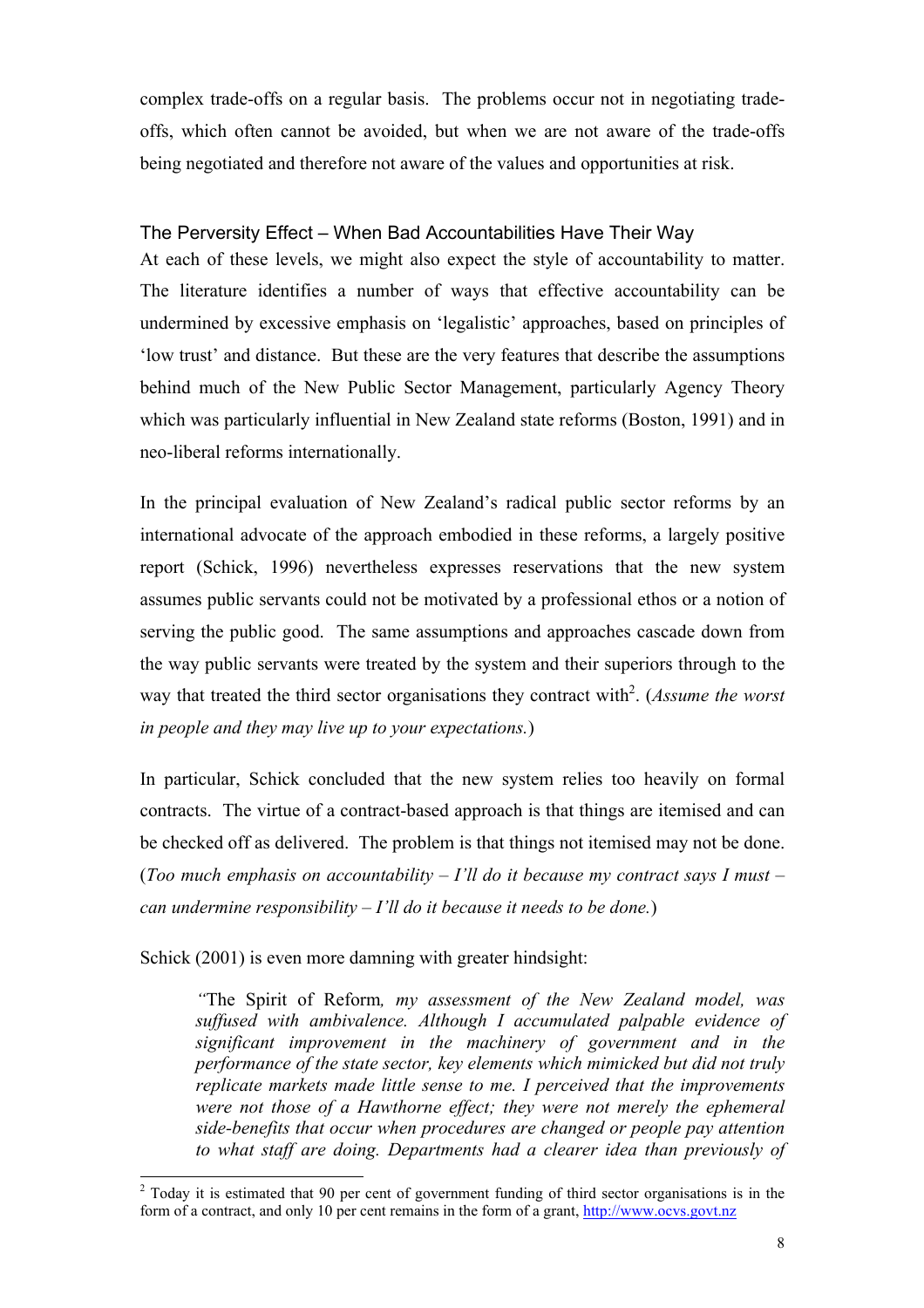*what was expected of them, their output was specified and fully costed, chief executives had broad discretion to manage resources and operations, and ministers had choice in obtaining outputs, including policy advice.*

*"But this was not the whole picture. The new system brought accountability at the expense of responsibility, contestability was more ideal than reality, strategic capacity was under-developed, managers had a narrow view of their work, transactions costs were high, and most contracts lacked means of enforcement. The model worked, but to what end?*

*"In the five years since* The Spirit of Reform *was published, I have become more critical and less ambivalent, more admiring of the remarkable managerial edifice erected in this country, but less convinced that it is the right way to go."*

Kearns (1996) identifies that "one of the key shortcomings of almost all bureaucratic or legal standards of accountability is that they tend to follow a one-size-fits-all philosophy by lumping disparate organisations into large categories to ensure identical treatment of all." As Smillie (1996) observes "Individuals in most government agencies are not charged with nurturing the independence of [third sector] organisations. If anything they are responsible for ensuring [third sector organisations] conform to government rules and regulations, for ensuring risks are minimised." But minimising risks is not the same as achieving results. ("*Risks may be minimised, but so may be opportunities.*")

Again in the name of increased accountability, there is a much greater emphasis on funding and accounting for "projects". But many organisational activities, especially in social development are not divisible, except on paper, into discrete projects. Yet organisations are frequently required to play 'the project game', which leads to numerous practical problems in matching pieces of the funding jigsaw puzzle that are not always cut to fit<sup>3</sup>. Fowler (1997) identifies 17 fundamental flaws with a projectbased approach, when transferred from the engineering field in which it was developed to human services and developmental purposes. ("*An excessive focus on projects can undermine purposes*.")

Smillie (1996) identifies two primary reasons for evaluation: learning; and verification and control. "Stressing the control and verification of evaluation, and insisting on government management of the process will not foster learning and knowledge. …[T]he opposite, however – an emphasis on learning and self-evaluation

 <sup>3</sup> <sup>3</sup> One aspect may be under-funded, and another expanded to meet a funder's interest. One aspect may be funded on time, another approved after the opportunity has passed. Different funders may have different policies on administrative costs, monitoring and reporting. Evaluating an artificially defined "project" is like trying to a patch of water in the ocean (Smillie, 1996)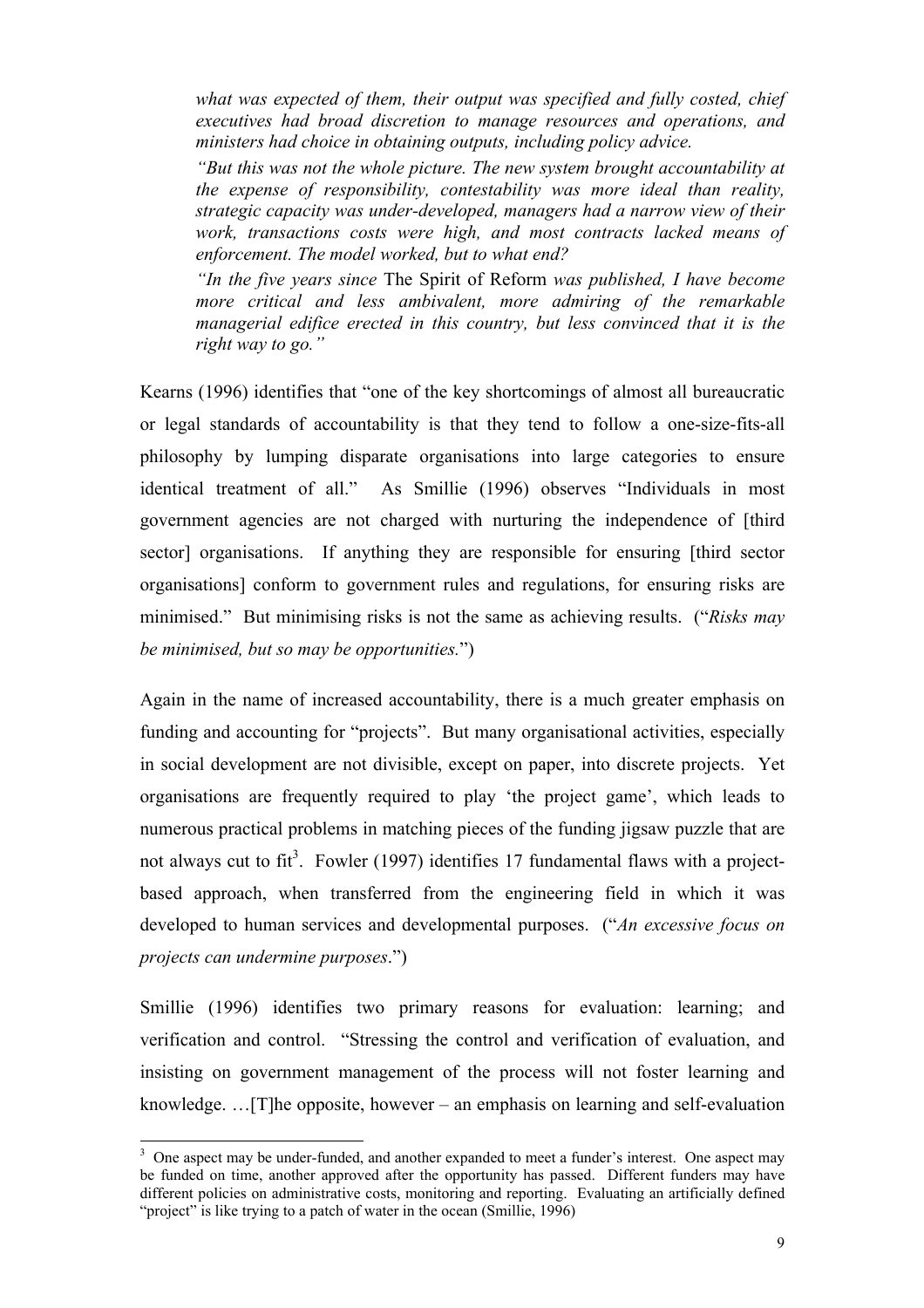– can satisfy much of the need for verification and control. … In an effort to avoid negative findings and a concomitant funding reduction, [a third sector organisation] is likely to conceal failure, reduce risk and/or undertake things to conform to the funding agency's idea of good development. The first stunts learning, the second stunts initiative, and the third stunts independence. None enhances effectiveness." ("*Imposed evaluations can handicap learning.*")

An iconoclastic British accountant (Power, 1994) has identified what he calls the "audit explosion". This emphasis derives, he argues from two powerful but contradictory trends for government in OECD countries: less spending, but with more controls. Increased pressure to contract out, down-size, and decentralise, while at the same time exerting greater control over the very functions that have just been made autonomous. Power believes this is at the heart of the drift towards what he disparagingly calls "managing by numbers".

## Is It All Just Faith and Hope in Charity?

For all the concerns identified above, this is not an argument *against* accountability. However, it *is* a warning to be both conscious and cautious of the potential costs and risks of accountability systems as well as their presumed benefits. It is also an argument for some urgency in the search for more appropriate and effective forms of responsibility relevant to third sector organisations.

Power (1994) is particularly concerned that the audit explosion has made it difficult to think of alternatives to itself. Audits do not merely "passively monitor auditee performance", he argues, but they "shape the standards of this performance in crucial ways", and "perceptions of the very problem for which it is the solution". Power argues there can be different models of control and accountability (see over page).

The audit explosion, Power argues, has largely limited itself by giving an overwhelming priority to Style A methods. He argues for a better balance, and suggests the gains from Style A in a "complex bundle of gains and losses" are likely to be most visible when used in conjunction with, rather than in opposition to, elements of control Style B.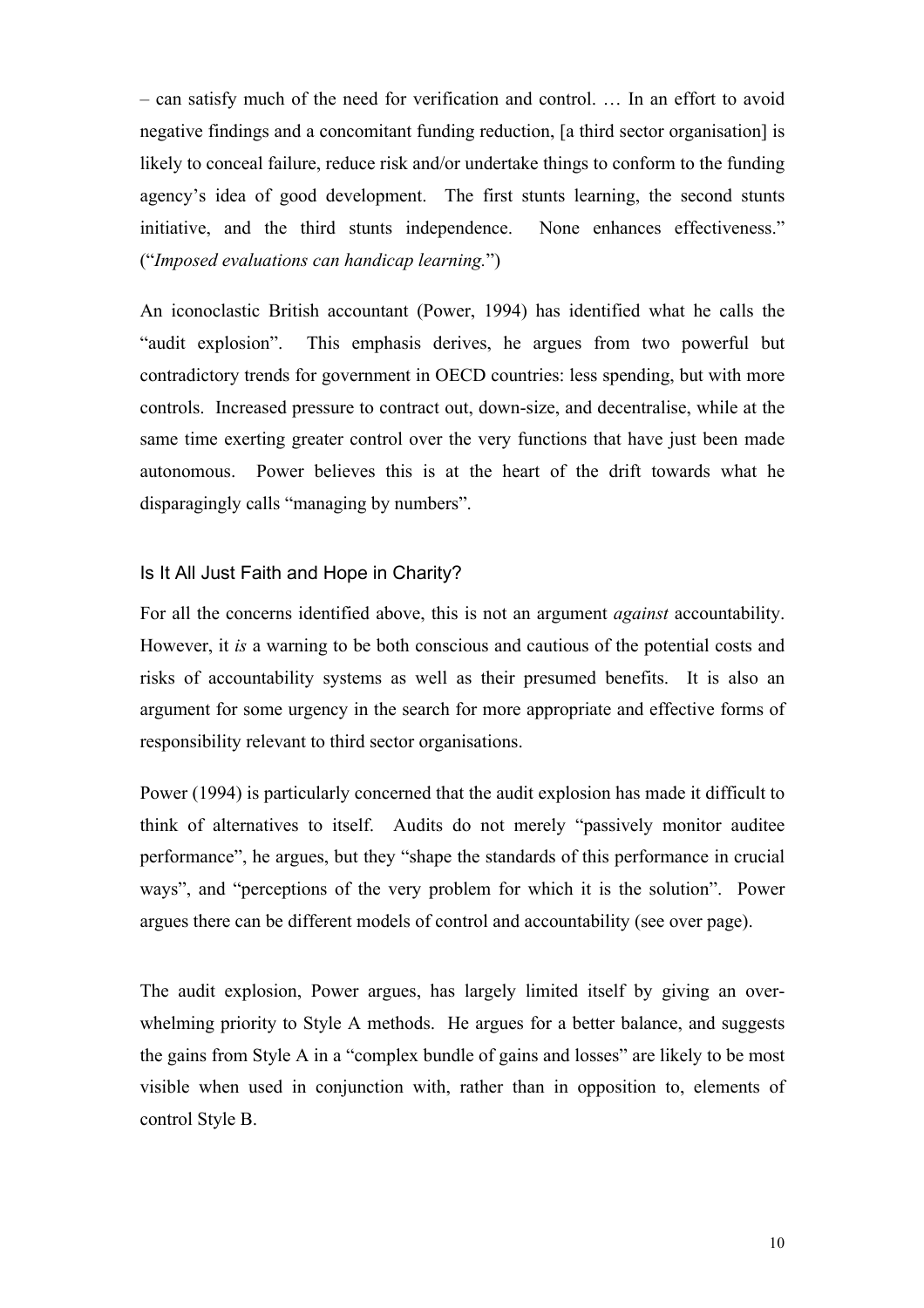| <i>Style A</i>           | Style B                  |
|--------------------------|--------------------------|
| Quantitative             | Qualitative              |
| Single Measure           | <b>Multiple Measures</b> |
| <b>External Agencies</b> | <b>Internal Agencies</b> |
| Long Distance Methods    | Local Methods            |
| Low Trust                | <b>High Trust</b>        |
| Discipline               | Autonomy                 |
| Ex Post Control          | <b>Real Time Control</b> |
| Private Experts          | Public Dialogue          |

*Fig.2: Different Accountability Models*

Specifically discussing the forms of accountability that would be relevant to voluntary organisations, Zadek (1995) similarly identifies the need for accounting that is:

• Sensitive to a broader band of criteria and means of investigation, not just numerical counts;

Speaks to the future, not just accounting for what has passed, in other words bridges the conventional evaluation/strategic planning split); and

• Able to secure new forms of accountability - versus the dominance of accountability to funders and donors over beneficiaries, and the dominance of financial accountability over other accountabilities.

In my experience most third sector leaders want to be accountable and see it as a key value in the sector. Workshops with CEOs of the major Australian third sector employment and training organisations (Author's notes of NSA Workshop, Melbourne, 1997) identified the following (similar) elements as important for an effective and useful accountability system for their organisations:

- Clearly focussed on ultimate purpose
- Quality as well as quantity counts
- Holistic, allows a comprehensive picture
- Incorporates feedback from key stakeholders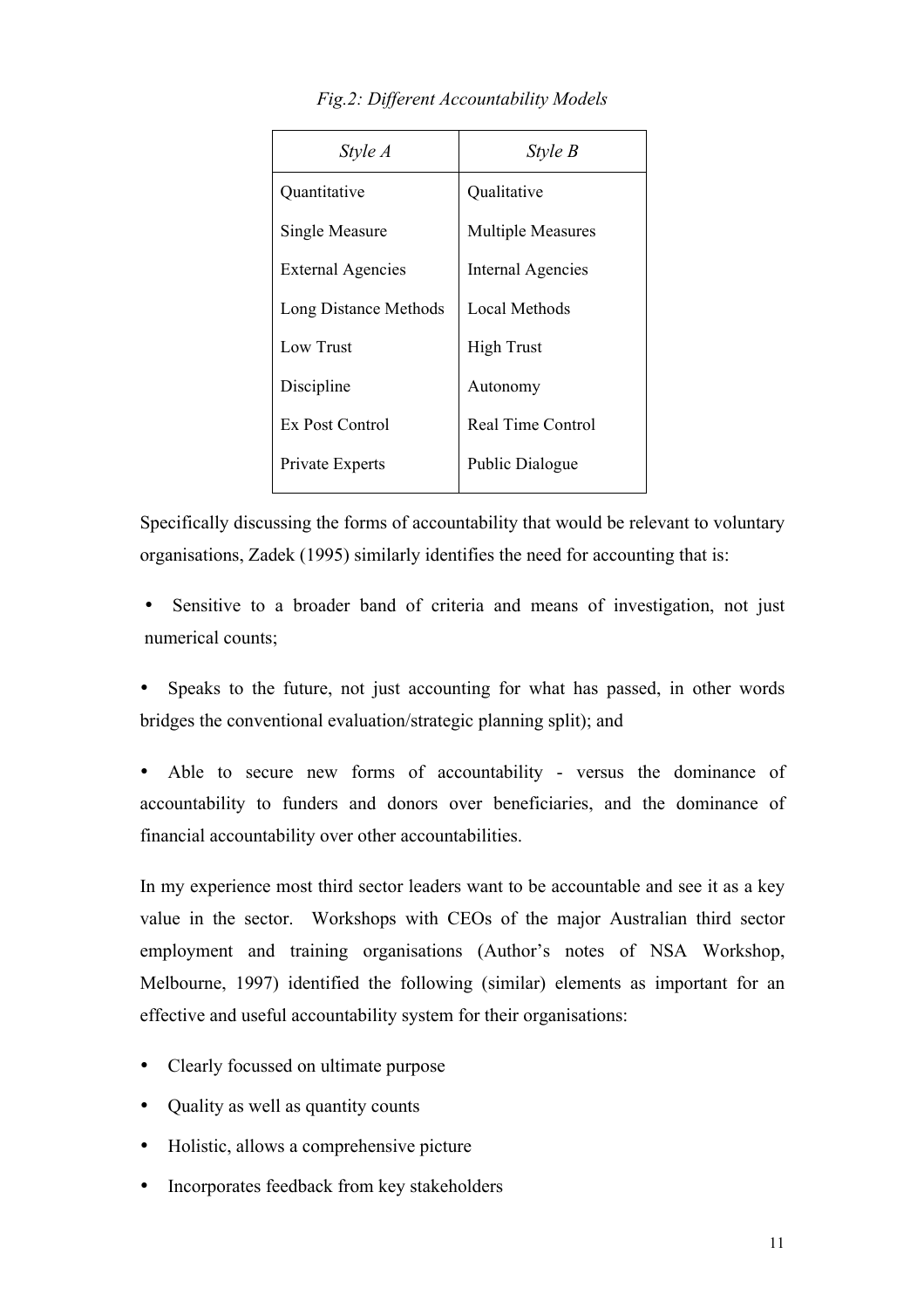- Links into organisational planning, review and change
- Keeps a long term perspective in mind
- 'Owned' by key stakeholders
- Affordable and timely

When tested with managers of international development third sector organisations in Aotearoa/New Zealand (Author's notes of Council for International Development workshop, Wellington, 2000), the following elements were especially emphasised: clearly and faithfully focussed on ultimate *purpose*, and inclusive of and responsive to key *stakeholders*. In addition, this group of sector leaders also identified the importance of comparability and benchmarks; the different roles of different stakeholders; building any system into existing management processes; able to effectively draw on institutional memory; and including an effective and streamlined system to capture useful information.

# A Way Ahead: From Narrow Accountability to Broader Responsibility

Smillie (1995) argues for encouraging and facilitating greater accountability of an organisation to its own stakeholders and mission, instead of imposing increasingly complex and prescriptive requirements from the outside. What would this look like in practice? Rather than impose evaluations, he argues, funders should: provide longer term block grants for whole programmes; require each organisation to commission a basic level of evaluation itself; provide the resources for such evaluations; and insist that the results be made public. Encouraging transparency (requiring results of selfcommissioned evaluations to be made public), can "…help to push responsibility for results more clearly back towards an organisation's members and trustees, reenfranchising them and re-affirming the organisation's autonomy."

Kearns (1996) suggests the need to pay attention to four dimensions of accountability, which together might offer a more balanced understanding of the kind of responsibility sought:

*"Managing the accountability environment in these turbulent times involves much more than merely complying with legal and regulatory mandates, which in itself is no small task. Rather, being accountable sometimes involves negotiating with and appropriately responding to the demands of clients, special interest groups, and other powerful stakeholders. At other times, accountability is defined in terms of discretionary judgements, calculated risks and entrepreneurial ventures. Finally, accountability is sometimes defined in*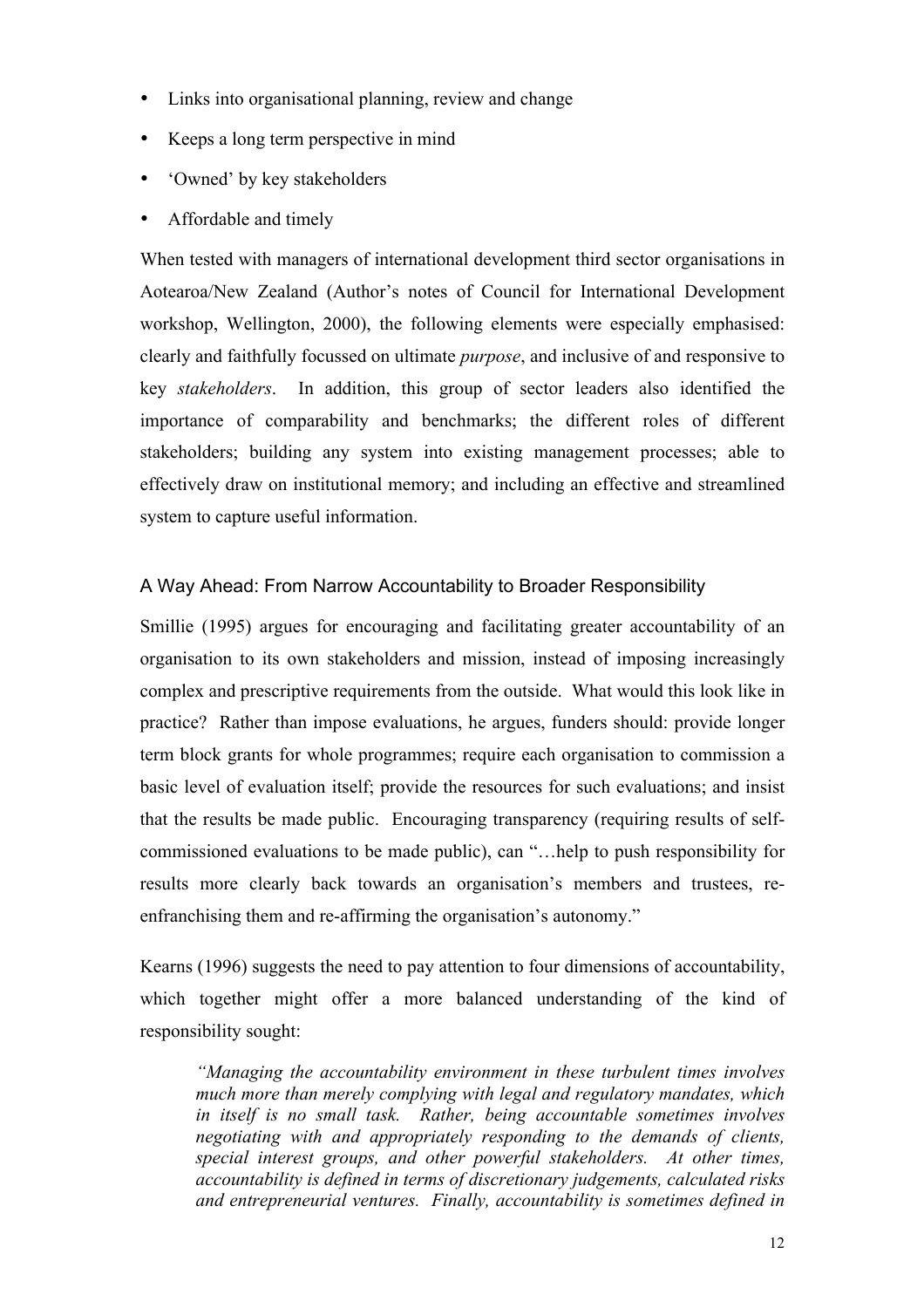*terms of administrative advocacy, when government and nonprofit professionals must interpret and communicate the needs of citizens to higher authorities who have the power and resources to meet those needs."* 

*Legal and Regulatory Compliance*: In many of the third sector organisations I have worked with, this is the most concrete, detailed and urgent of all the accountability demands, especially if we include in here meeting contractual obligations with funders. While there are still accountability lapses, overall most organisations have paid strong attention to ensuring compliance, especially once they start employing staff, apply for grants or otherwise get to a certain size. This is also the area in which most resources, guidance and capacity support for accountability is directed – for example, New Zealand Federation of Voluntary Welfare Organisations and Office for the Community and Voluntary Sector (2006). Accountability lapses in this arena are most visible, but that means they are most readily detected and usually that also means most readily corrected (Sword and Bograd, 1996).

It is crucial that laws, regulations and contracts are complied with, if for no other reason than the substantial risk that third sector organisations can be exposed to when this is not the case. Routine compliance is also likely to be a significant factor in building an environment of trust – the fuel of many third sector organisations, and an important vehicle for reducing transaction and compliance costs.

However, it is equally important policies, systems and procedures are in place that ensure compliance in a way that does not suck up too much time, attention or other important organisational resources. Based on the experience of one national funder (Nowland-Foreman, 1997) it is possible to achieve greater transparency and less regulation, by focussing on self-reporting, public disclosure and undertaking spot audits on a relatively small, risk-weighted sample of organisations. 'Accountability of a thousand eyes' is cheaper for both parties, and more effective than paper-based accountability or reporting systems.

*Stakeholder Responsiveness:* There is growing recognition, especially among third sector organisations, but also increasingly in the commercial world, of the importance of responding to a wide range of organisational stakeholders. In a sense this has been the 'leading edge' for organisational accountability. Najam (1996) along with Kearns (1996) suggest that even still third sector organisations pay more regard to, spend more time on, provide more feedback to, and generally are more responsive to more powerful stakeholder groups (such as funders), than less powerful groups (such as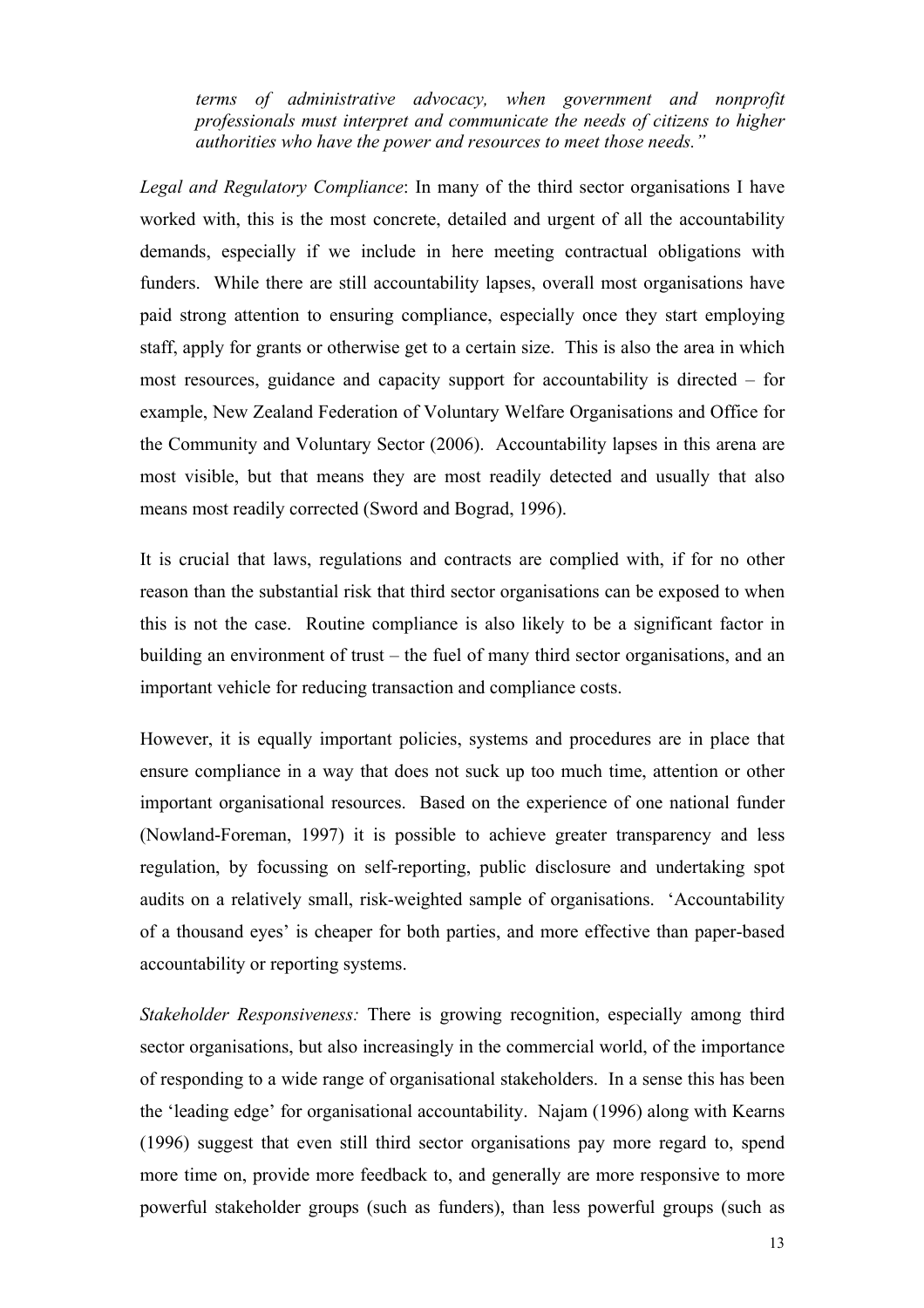people and communities served). The key task here, then, is a more balanced approach among the wide range of stakeholders important to an organisation. Funders are an important stakeholder group – but one of many important stakeholder groups. A balanced approach is not only important for ethical reasons, but Paton (2003), identifies the variety of risks to third sector organisation's operation of excessive responsiveness to one stakeholder group over others.

*Stewardship – making the most out of available resources*: Unfortunately excessive emphasis on compliance issues can squeeze out entrepreneurial risk taking. But, as noted above by Smillie, while risks might be carefully avoided so might opportunities. The purpose of third sector organisations is rarely just to make no mistakes and breach no rules or requirements; usually the mission is about achieving some positive change in the world. Paying attention to 'stewardship' means making the most use of all the resources available to an organisation – not only physical assets and financial resources, but especially the people involved in the organisations, and also key relationships and networks, and other important intangible assets such as reputation.

If 'playing safe' (promoted by more narrow concepts of accountability) means not getting the best value from any of these resources, the organisation is demonstrating poor stewardship and achieving less than it could otherwise. 'Managing by numbers' is not sufficient. Broader concepts of responsibility will require as much emphasis on discretionary judgements, calculated risks and entrepreneurial ventures.

*Advocacy responsibility*: What is least frequently identified as a part of a comprehensive understanding of accountability is the responsibility which accompanies the privilege for third sector organisations of often entering into people's and communities' lives at times of great vulnerability. Kearns (1996) suggests than when we do so, and come across unfairness, exploitation, hardship or the system just plain not working for people, we have a responsibility to take that information to whoever has the power or resources to address the need. In this sense, advocacy is not an optional extra or a luxury only to be afforded when time and resources or inclination permits, but a moral obligation no less than any fiduciary responsibility.

Elsewhere (Nowland-Foreman, 2000) I have suggested that social auditing presents one accountability tool that is more balanced in being both mission-based and stakeholder-responsive in a balanced and transparent way. But it is only one tool. Paton (2003) in a review of quality models for self-assessment in third sector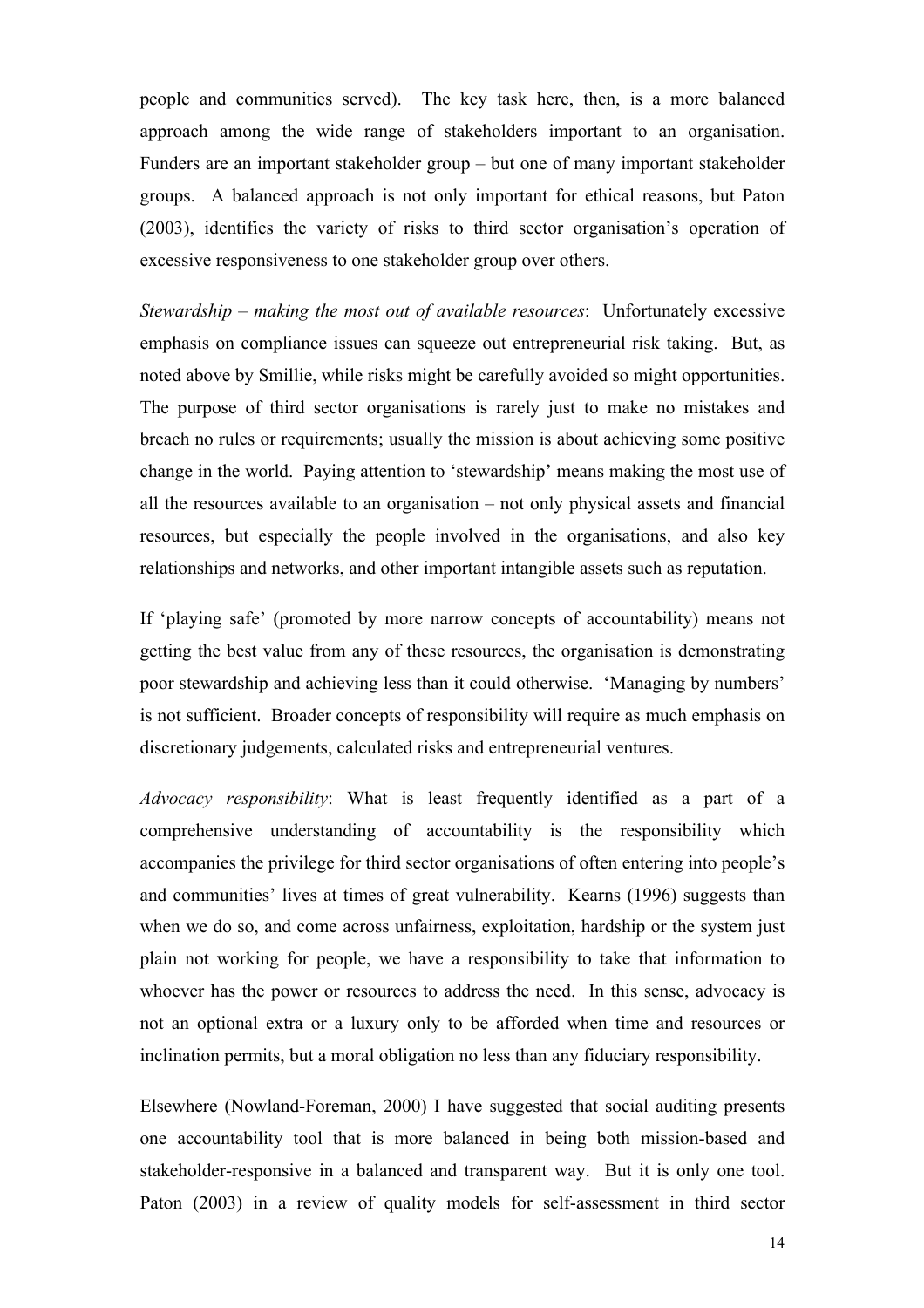organisations, note that despite a considerable literature proposing different selfassessment and diagnostic tools, little is known about what *actually* happens when a third sector organisations try to make serious use of a self-assessment model. His research suggests that, with respect to quality tools at least, that:

• "It is not self-evident how a self-assessment model should be applied to a given context.

• "Perceived benefits from the use of the models seem to arise from the dialogue to which they give rise and from the new thinking triggered by the terms of the selfassessment process.

• "The sustained use of both [quality] models requires considerable time and effort, and involves the creation of new sorts of discussions whose relationships to normal decision processes may become problematic.

• "The models can be and are used in quite different ways and for different internal purposes; within a single organisation the manner of and rationale for use may change over time or differ between sub-units.

• "The structure and content of both [quality] models provides an integrative map or overview of management issues that many users value highly; this seems important in understanding the appeal of the models and why general managers, in particular, become committed to them."

It is the internal and external dialogues that are prompted by the process that are the real value of most organisational development tools. "It's the process, stupid" – so lets not short cut the most valuable part of the model with easy templates, off the shelf solutions, and cursory self reviews.

Like Mintzberg's (1994) 'formalisation edge', there is a limit to how much and what sort of accountability is useful and promotes greater efficiency or effectiveness. Some is important, but too much can be, in Mintzberg's terminology, 'decomposing' for the organisation. For many organisations, especially those entangled in complex and demanding government or other contracting relations, what they need is less narrow accountability, and more balanced responsibility – which while recognising legal, regulatory and contractual compliance, also ensures systematic responsiveness to a wide range on significant stakeholders, a willingness to take calculated risks in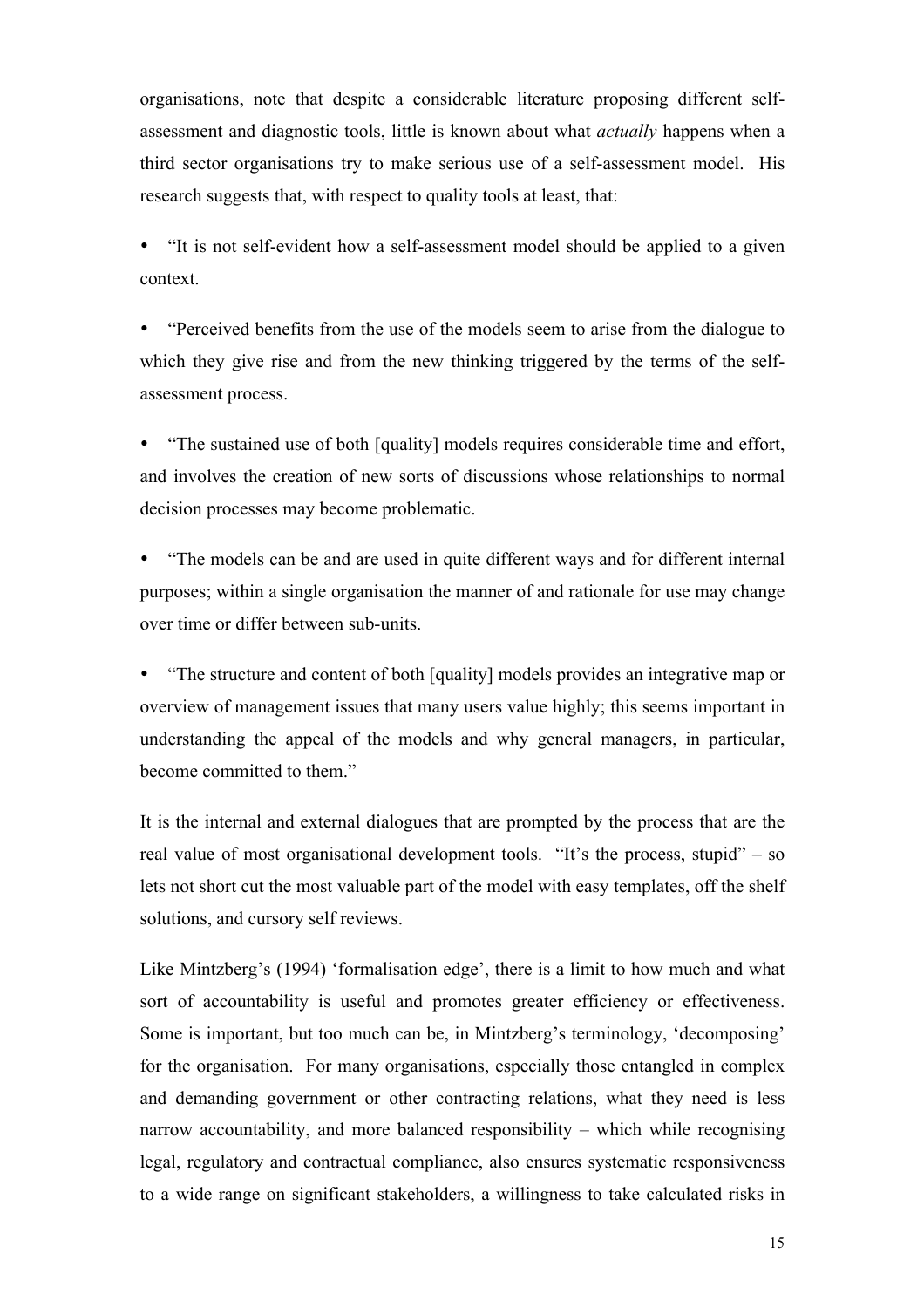order to make the best use of all the resources (tangible and intangible) available to the organisation, and a commitment to actively and routinely interpret the needs of the communities and people we serve to whoever has the power and resources to address the concerns or inadequacies uncovered.

#### References

Association for Non Government Organisations of Aotearoa (ANGOA) (2009). *Good Intentions: An Assessment of the Statement of Government Intentions for an Improved Community-Government Relationship*, Wellington: ANGOA.

Bearman, J (2008). *Drowning in Paperwork, Distracted from Purpose*, Project Streamline. Retrieved from www.projectstreamline.org (October 2008).

Bendel, Jem (2006). *Debating NGO Accountability (UN-NGLS Development Dossier 2006/01)* Geneva: United Nations.

Bernstein, Sherry (1991). *Managing Contracted Services in the Nonprofit Agency: Administrative, Ethical and Practical Issues*, Philadelphia: Temple University Press.

Boston, Jonathon (ed). (1991). *Reshaping the State: New Zealand's Bureaucratic Revolution*, Auckland: Oxford University Press.

Community and Voluntary Sector Working Party (2001). *Communities and Government: Potential for Partnership Whakatopu Whakaaro*, Wellington: Ministry of Social Policy.

Community–Government Relationship Steering Group (2002). *He Waka Kotuia: Joining Together on a Shared Journey*, Wellington: Ministry of Social Policy.

Cribb, Jo (2006). "Agents or Stewards? Contracting with Voluntary Organisations." In *Policy Quarterly*, Vol.2, No.2: 11-16.

Dickie, L. (2002). "Ensuring Accountability in Human Services Contracting: Can Stewardship Theory Fit the Bill?" In *American Review of Public Administration*, Vol.4.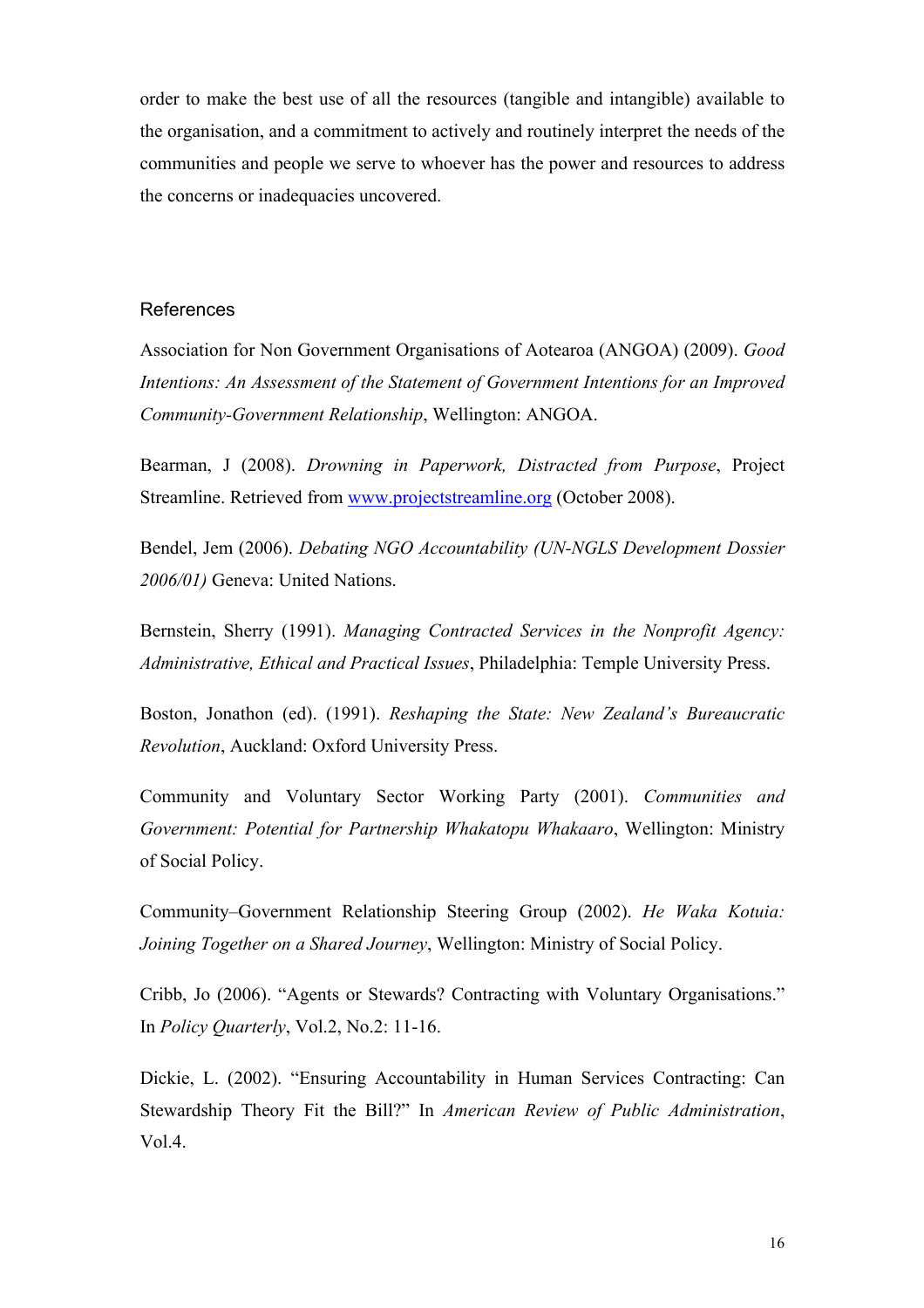DiMaggio Paul & Walter Powell (1983). "The Iron Cage Revisited: Institutional Isomorphism and Collective Rationality in Organisational Fields." In *American Sociological Review*, Vol 48 (April 1983).

Ebrahim, Alnoor (2003). "Accountability in Practice: Mechanisms for NGOs." In *World Development*, Vol.31, No.5: 813-829.

Ebrahim, Alnoor (2005). "Accountability Myopia: Losing Sight of Organisational Learning." In *Nonprofit and Voluntary Sector Quarterly*, Vol.34, No.1:56-87.

Edwards, Michael & Hulme, David (1996). *Non-Governmental Organisations – Performance and Accountability: Beyond the Magic Bullet,* London: Earthscan.

Ernst *&* Young (1996*). New Zealand Community Funding Agency (NZCFA) Study on the Viability of the Not-for-Profit Sector in New Zealand*, Wellington: NZCFA.

Fowler, Ian (1997). *Striking a Balance: Effectiveness of Non-Governmental Development Organisations*, London: Earthscan.

Kearns, K P (1996). *Managing for Accountability: Preserving the Public Trust in Public and Nonprofit Organisations*, San Francisco: Jossey-Bass.

Kramer, Ralph (1994). "Voluntary Agencies and the Contracting Culture: Dream or Nightmare?" In *Social Service Review* (March 1994).

McDonald, Catherine and Crane, Phil (1995). "Mask or Mirrors? The emergence of consumer rights in nonprofit human service organisations" In *Third Sector Review*, Vol.1:19-38.

Mintzberg, Henry (1994). "The Fall and Rise of Strategic Planning" In *Harvard Business Review* (January-February 1994): 107-114.

Najam, A. (1996) "NGO Accountability: A Conceptual Framework" In *Development Policy Review*, Vol.14: 339-353.

New Zealand Council for Christian Social Services (NZCCSS) (1998). *Towards a Real Partnership: A Review of The Relationship Between Voluntary Social Services and NZ Community Funding Agency*, Wellington: NZCCSS.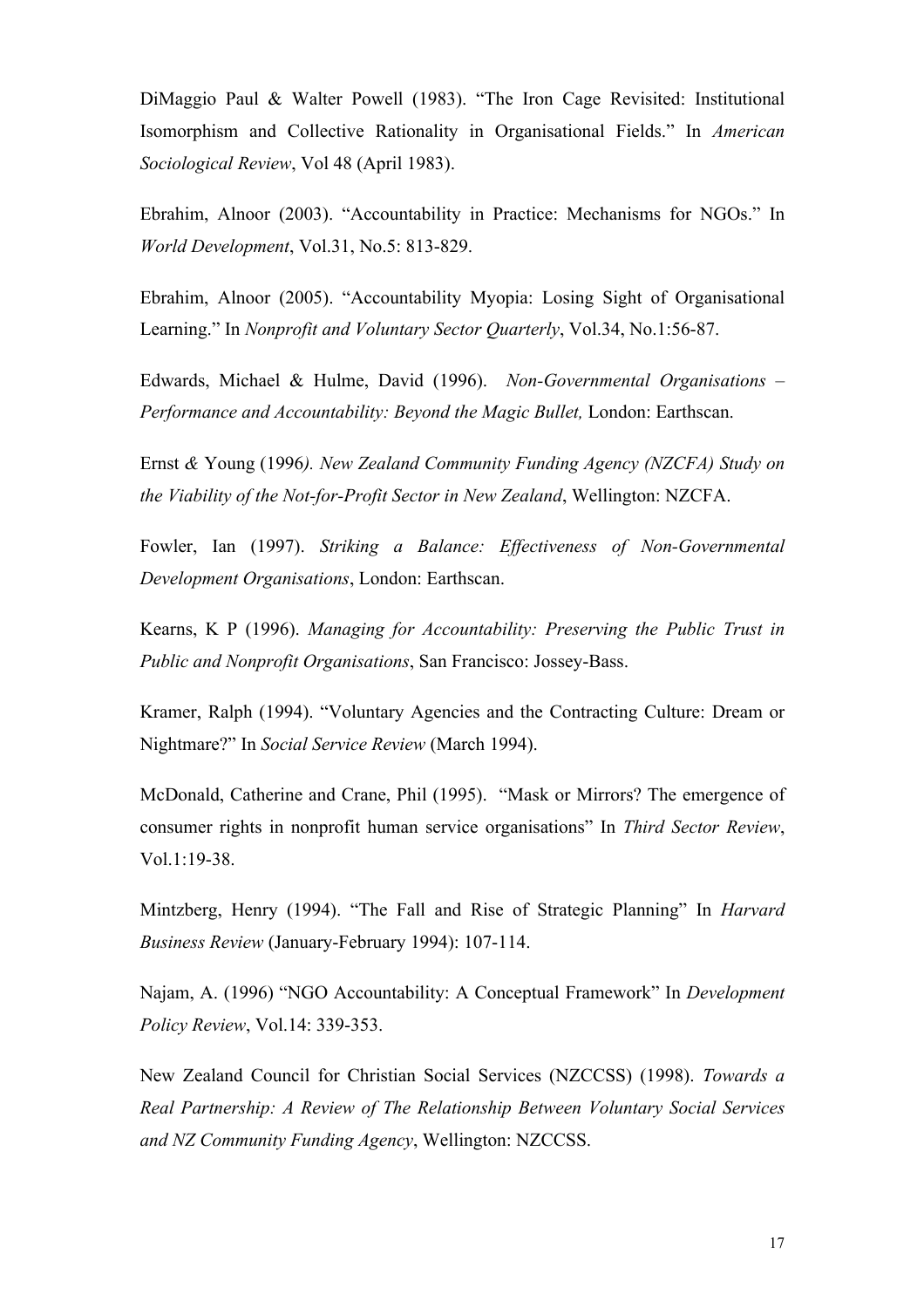New Zealand Federation of Voluntary Welfare Organisations (NFVWO) & Office for the Community and Voluntary Sector (OCVS) (2006). *Keeping it Legal: Legal responsibilities of voluntary organisations in New Zealand*, Wellington: NZFVWO/OCVS.

Nowland-Foreman, Garth (1995). *Neither Mendicants Nor Deal-Makers: Contracting Government Funding and Voluntary Organisations*, Wellington: New Zealand Council of Christian Social Services.

Nowland-Foreman, G (1997) *Te Urangi Te Hoe-A: Bringing a Rudder with the Oars – Accounting for Community Initiative and Benefit (Review of the Lottery Grants Board Accountability Framework)*, Wellington: Lottery Grants and Trusts Group, Department of Internal Affairs.

Nowland-Foreman, Garth (1998). "Purchase-of-Service Contracting, Voluntary Organisations and Civil Society: Dissecting the Goose that Lays the Golden Eggs?" In *American Behavioural Scientist,* vol.42, no.1, Sept 1998.

Nowland-Foreman, Garth (2000). *Report on the Social Audit Pilot 1998/99*, Commact Aotearoa, Auckland (mimeo).

Paton, Rob (2003). *Managing and Measuring Social Enterprise*, London: Sage.

Power, Michael (1994). *The Audit Explosion*, London: Demos.

Sanders, Jackie, O'Brien, Mike, Tennant, Margaret, Sokolowski, S. Wojciech, & Salamon, Lester (2008). *The New Zealand Non-Profit Sector in Comparative Perspective*, Wellington: Office for the Community & Voluntary Sector

Schick, Allen (1996). *The Spirit of Reform: Managing the New Zealand State Sector in a Time of Change,* Wellington: State Services Commission and Treasury.

Schick, Allen (2001). *Reflections on the New Zealand Model*, Wellington: New Zealand Treasury.

Smillie, Ian (1995). *Non-Governmental Organisations: Learning, Evaluation and Life in a Three Ring Circus*, Paris: OECD Development Centre.